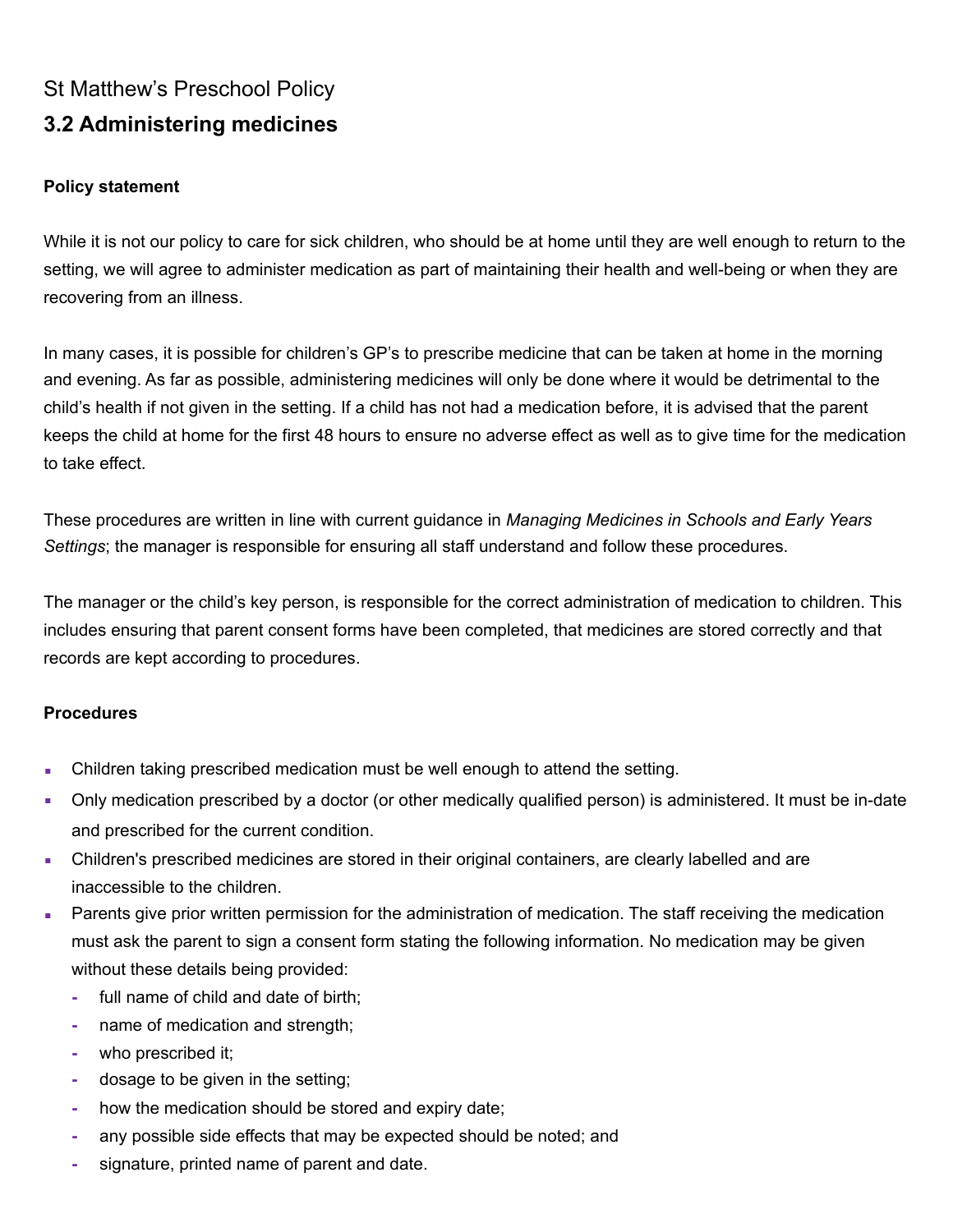- The administration is recorded accurately each time it is given and is signed by the manager and or key Person . Parents sign the record book to acknowledge the administration of a medicine. Information recorded includes;
	- **-** name of child;
		- date and time of dose; name of medication
	- **-** dose given
	- **-** signed and witnessed by
	- **-** verified by parent signature at the end of the day.

## *Storage of medicines*

- All medication is stored safely in a locked cupboard. We are unable to store medicines which require refrigeration as we do not have sole access to a fridge and so cannot guarantee that they will not be tampered with. Should a child require such medication then arrangements will be made with the parent. Parents are responsible for ensuring medicine is collected at the end of the day to the parent.
- For some conditions, medication may be kept in the setting. Key persons check that any medication held to administer, is in date and returns any out-of-date medication back to the parent.
- **.** If the administration of prescribed medication requires medical knowledge, individual training is provided by a health professional. We would require the child's parents to arrange this training for staff before the child attended the setting.
- No child may self-administer, unless we have been advised otherwise by the child's parents. Where children are capable of understanding when they need medication, for example with asthma, they should be encouraged to tell their key person or other staff what they need. However, this does not replace staff vigilance in knowing and responding when a child requires medication.

# *Children who have long term medical conditions and who may require on ongoing medication*

- **•** A risk assessment is carried out for each child with a long term medical condition that requires on going medication. This is the responsibility of the deputy manager Mrs Amanda Rees alongside the child's key person. Other medical or social care personnel may need to be involved in the risk assessment.
- **EXECT** Parents will also contribute to a risk assessment. They should be shown around the setting, understand the routines and activities and point out anything which they think may be a risk factor for their child.
- For some medical conditions key staff will need to have training in a basic understanding of the condition as well as how the medication is to be administered correctly. The training needs for staff is part of the risk assessment, and should be arranged by the parents.
- **The risk assessment includes vigorous activities and any other activity that may give cause for concern** regarding an individual child's health needs.
- The risk assessment includes arrangements for taking medicines on outings and the child's GP's advice is sought if necessary where there are concerns.
- A health care plan for the child is drawn up with the parent; outlining the key person's role and what information must be shared with other staff who care for the child.